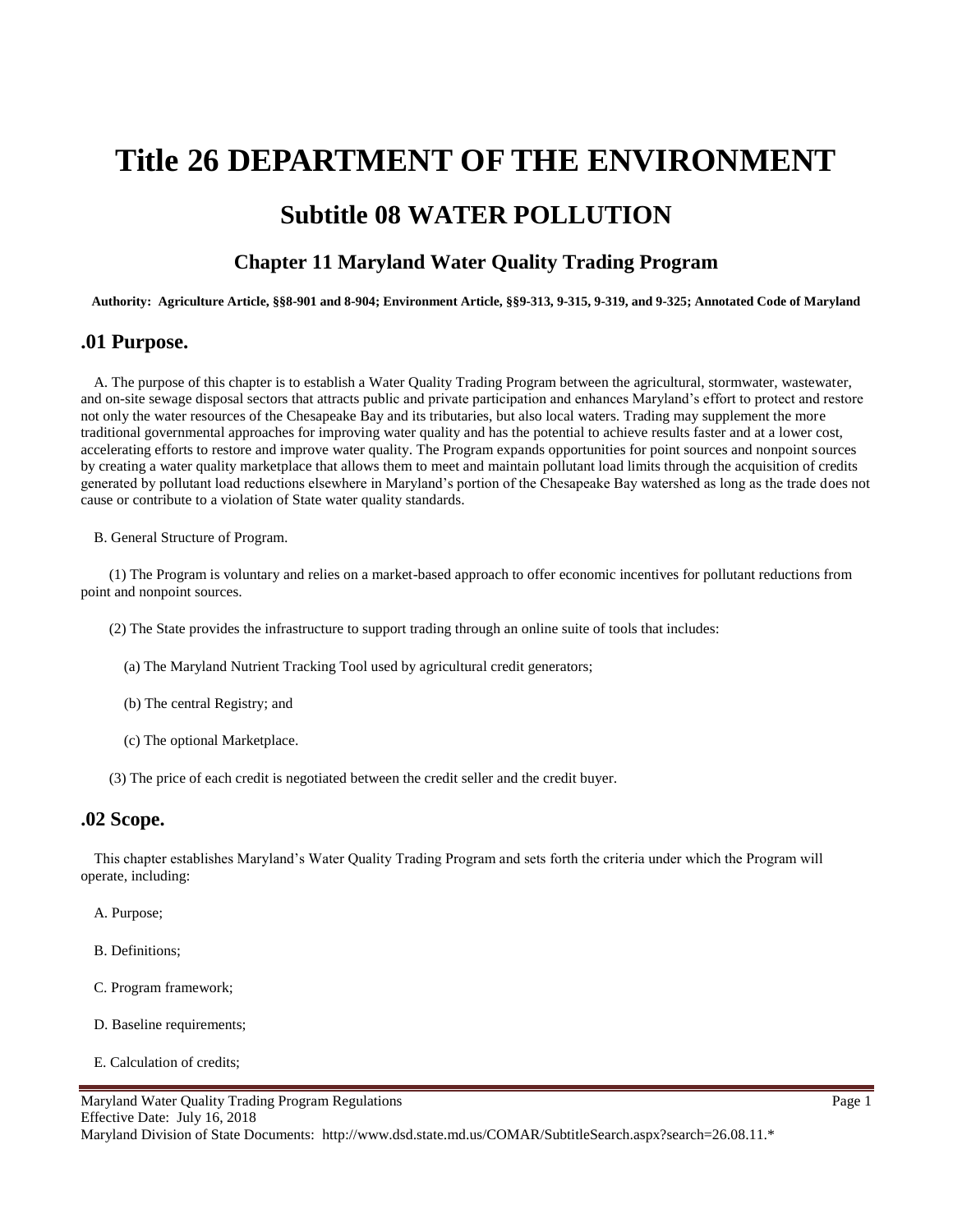F. Procedure for certification;

G. Trading requirements;

H. Usage of credits by point sources;

I. Registration of trades;

J. Verification and reporting requirements;

K. Public participation;

L. Enforcement; and

M. Appeal process.

#### **.03 Definitions.**

A. In this chapter, the following terms have the meanings indicated.

B. Terms Defined.

(1) "303(d) list" means the list of impaired waters maintained by the State pursuant to 33 U.S.C. §1313(d).

(2) "Aggregator" means a person that funds, generates, owns, or assembles credits resulting from a number of point or nonpoint sources to resell them.

(3) "Agricultural land" has the meaning stated in COMAR 15.20.12.02.

(4) "Agricultural nonpoint source" means a nonpoint source that is an agricultural operation.

(5) "Agricultural operation" has the meaning stated in COMAR 15.20.12.02.

(6) "Allocation" means the share of the total amount of pollutants that impaired waters can receive from a specific source discharger.

(7) "Baseline" means the practices, actions, or levels of nitrogen, phosphorus, or sediment reductions that must be achieved before a credit seller becomes eligible to generate credits, enter the trading market, and trade credits.

(8) "Bay Restoration Fund (BRF)" means the fund established by Environment Article, §9-1605.2, Annotated Code of Maryland.

(9) Best Management Practice (BMP).

(a) "Best management practice (BMP)" means a practice, or combination of practices, that is determined by the Chesapeake Bay Program to be an effective and practicable method of preventing or reducing pollutants generated by point or nonpoint sources so as to minimize the movement of those pollutants into or remove those pollutants from waters of the State, or mitigate flooding.

(b) "Best management practice (BMP)" includes structural and nonstructural pollution controls, operations, and maintenance procedures and practices that prevent or reduce pollutants.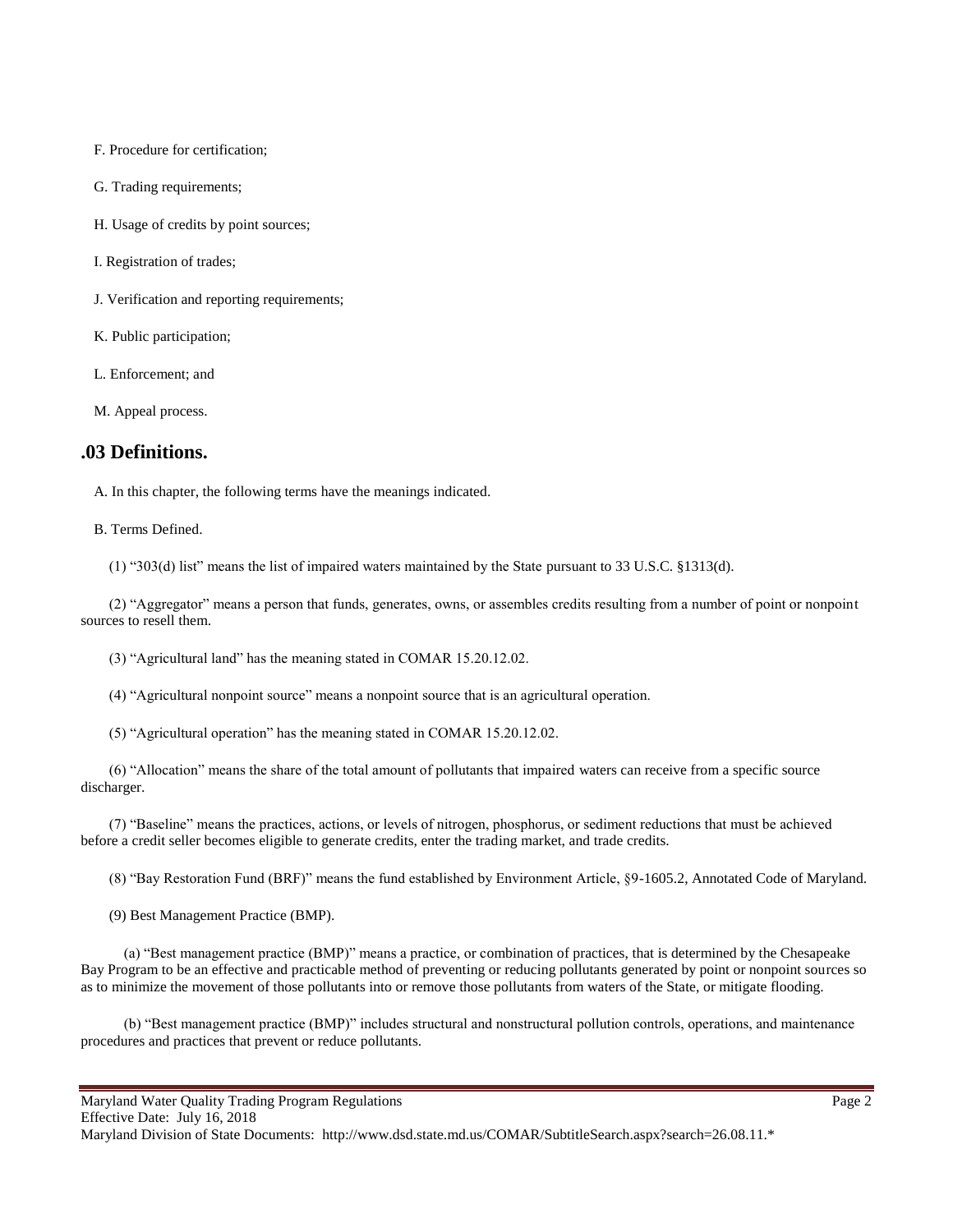(10) "Broker" means a person that connects a credit seller and a credit buyer and helps to negotiate a trade between them.

(11) "Cap" means a legally enforceable aggregate mass load limit contained in a discharge permit.

(12) "Certification" means the process in which credits are quantified by the Department or the Department of Agriculture and placed on the Registry, or the result of this process.

(13) "Chesapeake Bay Program (CBP)" means the regional partnership of federal and state agencies, local governments, nonprofit organizations, and academic institutions that leads and directs Chesapeake Bay restoration and protection.

(14) "Chesapeake Bay Watershed Model (CBWM)" means the latest model adopted by the Chesapeake Bay Program used to simulate loading and transport of nitrogen, phosphorus, and sediment from pollutant sources throughout the Chesapeake Bay watershed and provide estimates of watershed nitrogen, phosphorus, and sediment loads resulting from various management scenarios.

(15) "Credit" means a unit of load reduction below baseline of 1 pound of nitrogen, phosphorus, or sediment.

(16) "Department" means the Maryland Department of the Environment.

(17) "Edge of tide (EoT) factor" means a numeric adjustment that reflects the rate at which pollutants are reduced through natural processes, such as hydrolysis, oxidation, and biodegradation, and manmade structures, such as dams, on their way through nontidal tributaries to the tidal waters of the Chesapeake Bay or its tidal tributaries.

(18) "Edge of tide (EoT) ratio" means a numeric adjustment applied to a trade to compensate for different EoT factors in the segmentshed where the credit is generated and the segmentshed where the credit is used.

(19) "Enhanced nutrient removal (ENR)" has the meaning stated in Environment Article, §9-1601, Annotated Code of Maryland.

(20) "Floating cap" means a permitted effluent limitation applicable to an ENR facility, funded by the Bay Restoration Fund, which is calculated at the end of each calendar year using the end of the calendar year annual cumulative flow for the facility, multiplied by the applicable nitrogen or phosphorus concentration, and then converted to units of pounds per year.

(21) "Generator" means the original source of pollution reductions embodied in a credit, regardless of subsequent buyers and sellers of the credit.

(22) "Impaired waters" means waters included on the 303(d) list for nitrogen, phosphorus, or sediment.

(23) Load.

(a) "Load" means a pound or pounds of nitrogen or phosphorus or a pound, pounds, ton, or tons of sediment discharged by a point or nonpoint source per unit of time.

(b) "Load" is calculated or estimated using pollutant concentrations and flow and converting them to pounds or tons.

(24) "Load allocation (LA)" means the portion of a receiving water's loading capacity that is attributed to one of either its existing or future nonpoint sources.

(25) "Local water quality impairment" means conditions in a nontidal river, stream or impoundment that would cause the nontidal river, stream or impoundment to be listed on the 303(d) list for nitrogen, phosphorus, or sediment.

(26) "Marketplace" means an online system where information is exchanged between credit owners or their representatives and credit buyers.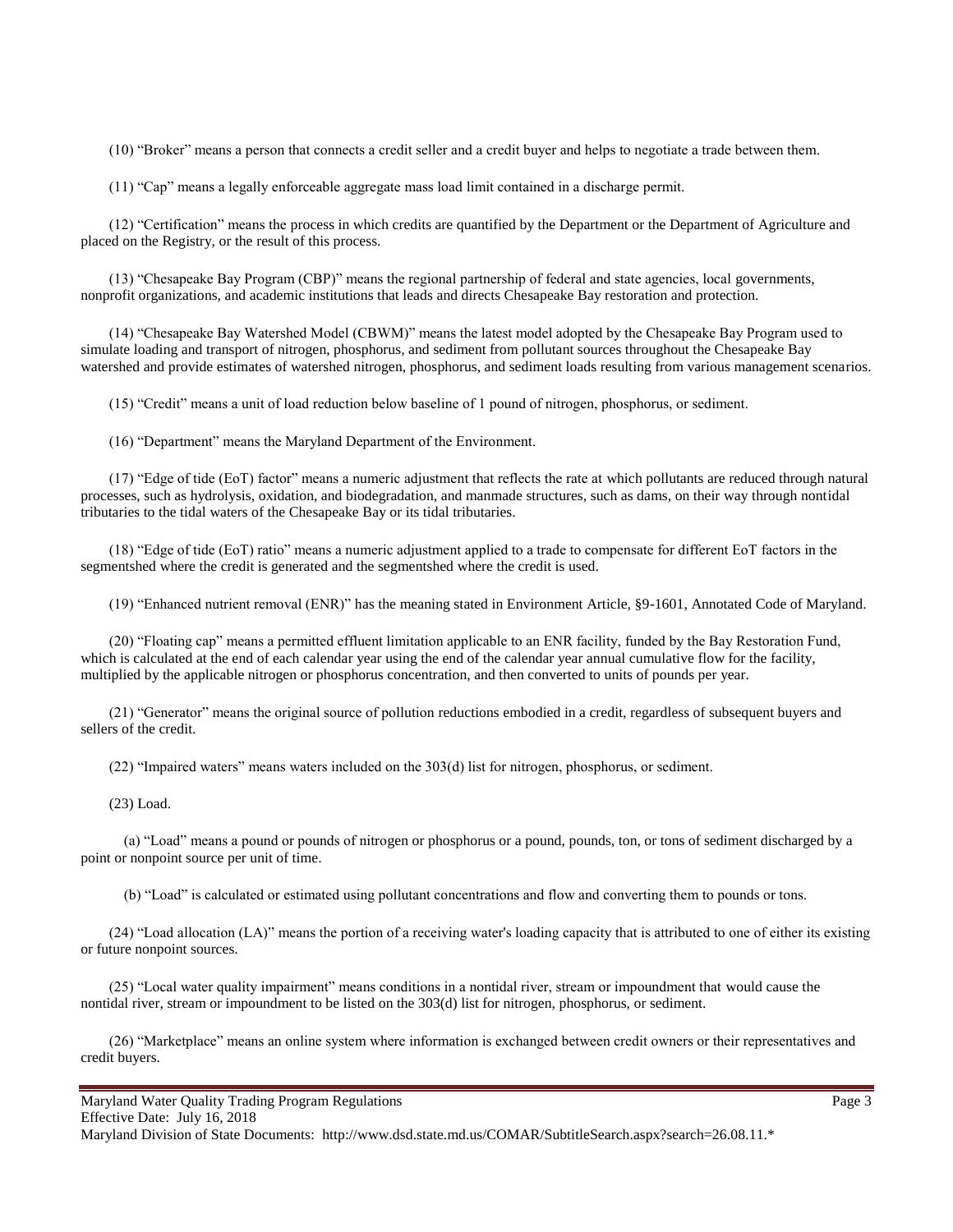(27) "Maryland Nutrient Tracking Tool (MNTT)" means an online performance-based calculation system that enables users to analyze agricultural parcels and their management to determine eligibility and credit generation potential for participation in the Maryland Water Quality Trading Program.

(28) "Maryland Water Quality Trading Program (Program)" means the Program under this chapter that establishes the policies and procedures to support market-based trading activities to enhance water quality and to certify, verify, and register nonagricultural point and nonpoint source nitrogen, phosphorus, and sediment credits.

(29) "MS4 Permittee" means a person that has been issued a Phase I MS4 permit or a Phase II MS4 permit as defined in 40 CFR §122.26.

(30) "Municipal Separate Storm Sewer System (MS4)" has the meaning stated in 40 CFR §122.26.

(31) "National Pollutant Discharge Elimination System (NPDES) permit program" means the national system for issuing permits as designated by 33 U.S.C. §1251 et seq., its amendments, and all regulations and rules adopted under the federal Clean Water Act and State law.

(32) "Nonregulated source" means a point source or nonpoint source that the Department has determined is not required to obtain an NPDES or State discharge permit and that is not an agricultural operation.

(33) "Nonpoint source" means a source of pollution that is not from a discernible, confined, and discrete conveyance, or other point source, as point source is defined in 33 U.S.C. §1362.

(34) "On-site sewage disposal system" means a sewage system that discharges treated effluent into the ground, such as a septic system.

(35) "Performance-based benchmark" means a wastewater point source annual effluent load which is calculated at the end of each calendar year using the end of the calendar year annual cumulative flow for the facility, multiplied by the applicable assigned nitrogen or phosphorus performance concentration converted to units of pounds per year, where:

(a) A sewage treatment facility with a design capacity greater than or equal to 0.5 million gallons per day has an assigned performance consideration:

(i) Equal to or less than 3.0 mg/l for nitrogen or .3 mg/l for phosphorus; and

(ii) If applicable, equal to or less than the concentration basis of the permit's required floating cap; and

(b) All other wastewater point sources have an assigned performance concentration established on a case-by-case basis, with the resulting benchmark at least as stringent as the baseline required under Regulation .05 of this chapter.

(36) "Person" has the meaning stated in COMAR 26.08.01.01.

(37) "Point source" has the meaning stated in 33 U.S.C. §1362.

(38) "Public funding" means federal or State grant funding.

(39) "Registration" means the recordation of a credit or trade in the Registry.

(40) "Registry" means a publicly accessible online database system used by the Department and the Department of Agriculture to administer the Maryland Water Quality Trading Program by tracking credit-generating BMPs, verification activities, credits, trades, and credit usage records.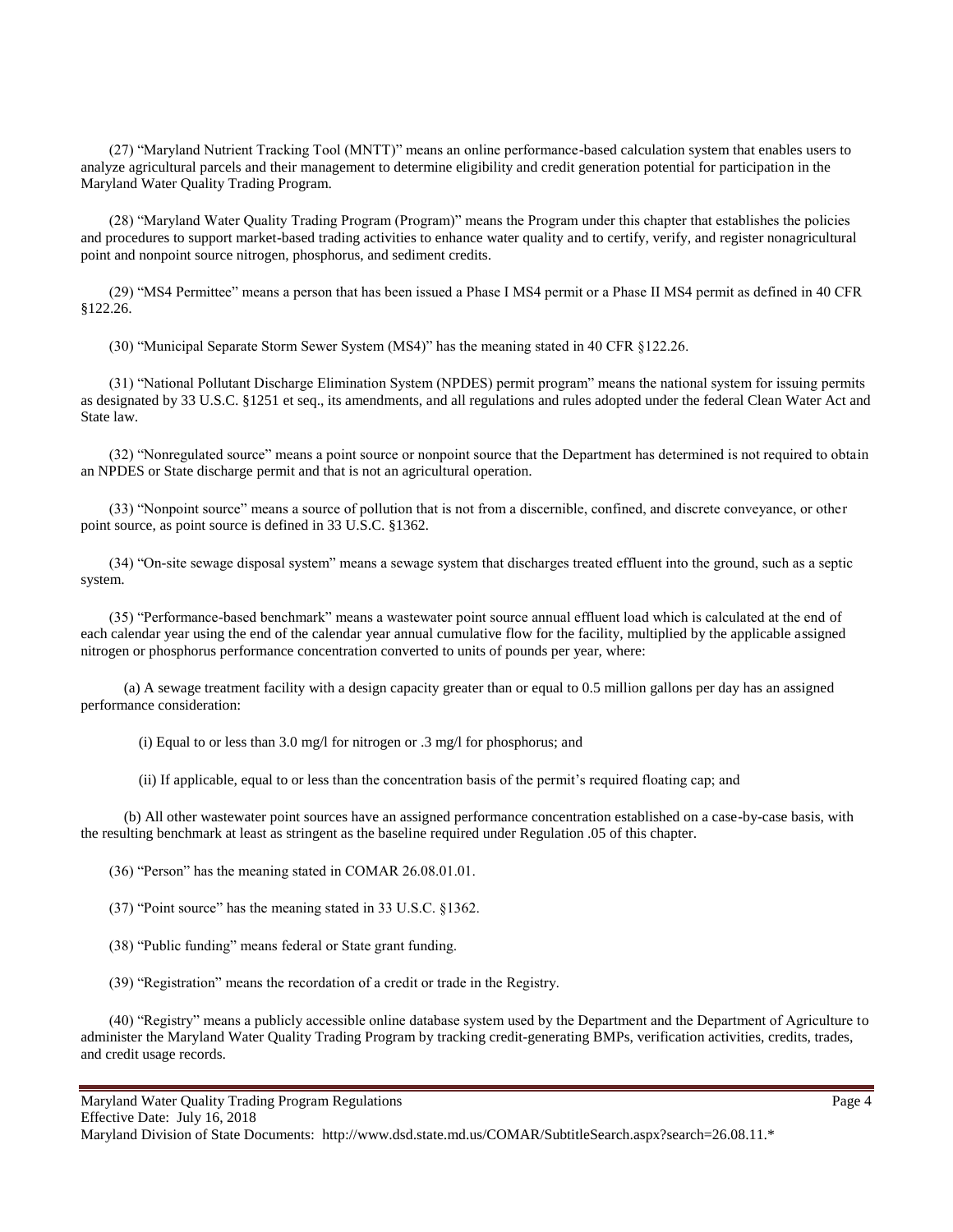(41) "Reserve pool" means a pool of certified credits created by the application of the reserve ratio that can be used by the State as stated in Regulation .08 of this chapter.

(42) "Reserve ratio" means a 5 percent reduction in the total number of generated credits, the result rounded down to the next whole number, placed in the reserve pool at the time of certification.

(43) "Sector" means each of the following groups of persons:

(a) Agricultural dischargers;

(b) Stormwater dischargers;

(c) Sewage treatment and industrial wastewater dischargers; and

(d) Persons having on-site sewage disposal systems.

(44) "Segmentshed" means a discrete land area that drains into one of the Chesapeake Bay Program tidal segments for which a TMDL is established in the Chesapeake Bay TMDL.

(45) "Source discharger" means a:

(a) Point source regulated under an NPDES or State discharge permit that has received an individual or aggregate wasteload allocation; or

(b) Nonpoint source that is assigned a share of the aggregate load allocation for an entire sector.

(46) "Stormwater" has the meaning stated in COMAR 26.17.02.02.

(47) "Stormwater point source" means a regulated stormwater discharger such as a MS4 permittee, or an NPDES Industrial stormwater permittee.

(48) "Technology-based effluent limitation (TBEL)" means a permit limit for a pollutant that is based on the capability of a treatment method to reduce the pollutant to a certain concentration or loading.

(49) "Total maximum daily load (TMDL)" means a calculation for an impaired water body of the maximum amount of a pollutant the water body can receive and still meet applicable water quality standards in accordance with federal Clean Water Act requirements.

(50) "Trade" or "trading" means a transaction, sale, or other exchange of credit through a contractual agreement between a credit generator or owner and a credit buyer.

(51) "Uncertainty ratio" means a numeric adjustment to a trade to compensate for possible discrepancies in estimated pollutant reductions resulting from inaccuracy in credit estimation methodology or variability in project performance, or to provide a margin of safety in the achievement of water quality goals.

(52) "Wasteload allocation (WLA)" has the meaning stated in COMAR 26.08.01.01.

(53) "Wastewater" has the meaning stated in COMAR 26.08.01.01.

(54) Wastewater Point Source.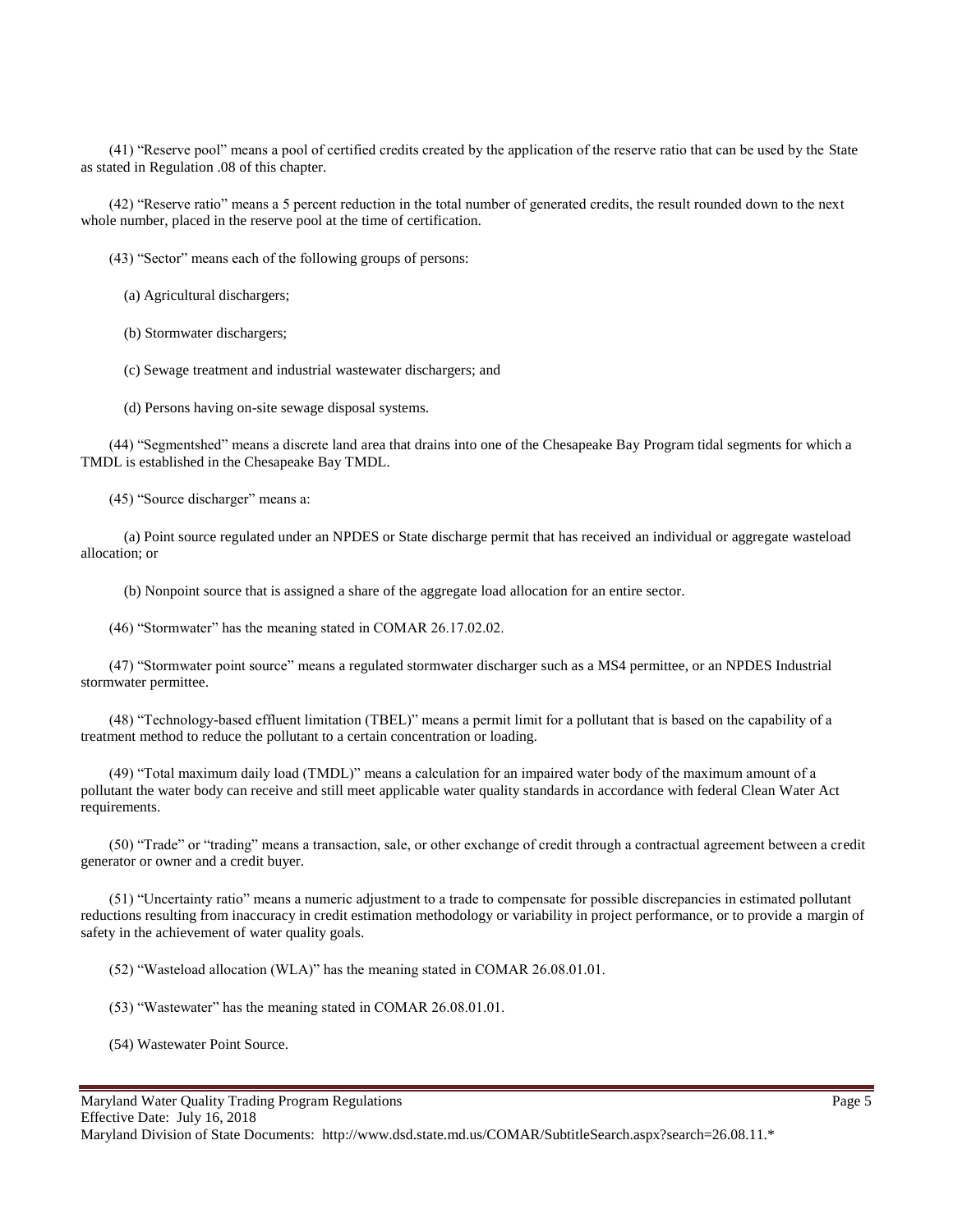(a) "Wastewater point source" means a sewage treatment discharger, an industrial wastewater discharger, or any other point source that has applied for and received an NPDES or State discharge permit issued pursuant to COMAR 26.08.04.

(b) "Wastewater point source" does not include stormwater point sources.

(55) "Watershed" means an area of land that drains all the streams and rainfall to a common outlet such as the outflow of a reservoir, mouth of a bay, or any point along a stream channel.

#### **.04 Maryland Water Quality Trading Program Framework.**

A. Pollutants Eligible for Trading. Nitrogen, phosphorus, and sediment are the only pollutants eligible for credit trading and may be traded independently or in any combination.

B. Maryland Trading Regions.

- (1) Any trade shall occur within the same trading region.
- (2) The Department has established the following trading regions:
	- (a) Potomac River Basin;
	- (b) Patuxent River Basin; and
	- (c) Eastern Shore and Western Shore River Basins, including the Maryland portion of the Susquehanna Basin.
- C. Program Participation.
	- (1) A person may only use credits generated and sold within the State to:

(a) Comply with the applicable nitrogen, phosphorus, and sediment load or wasteload allocations of the Maryland portion of the Chesapeake Bay TMDL, local TMDLs, or NPDES permit requirements; or

(b) Improve water quality.

(2) Other than persons generating credits under the provisions of COMAR 15.20.12, a person generating credits under the Maryland Water Quality Trading Program shall:

- (a) Meet appropriate baseline requirements in accordance with Regulation .05 of this chapter;
- (b) Implement a BMP approved by the Chesapeake Bay Program that is acceptable to the Department;

(c) Demonstrate a load reduction below the baseline requirements that is acceptable to the Department and calculate credits in accordance with Regulation .06 of this chapter; and

(d) Submit a Certification and Registration form to the Department for credit certification in accordance with Regulation .07 of this chapter.

(3) A person's ability to generate credits is based on the performance of each individual facility or best management practice and their ability to comply with Regulation .07 of this chapter.

#### D. Limitations.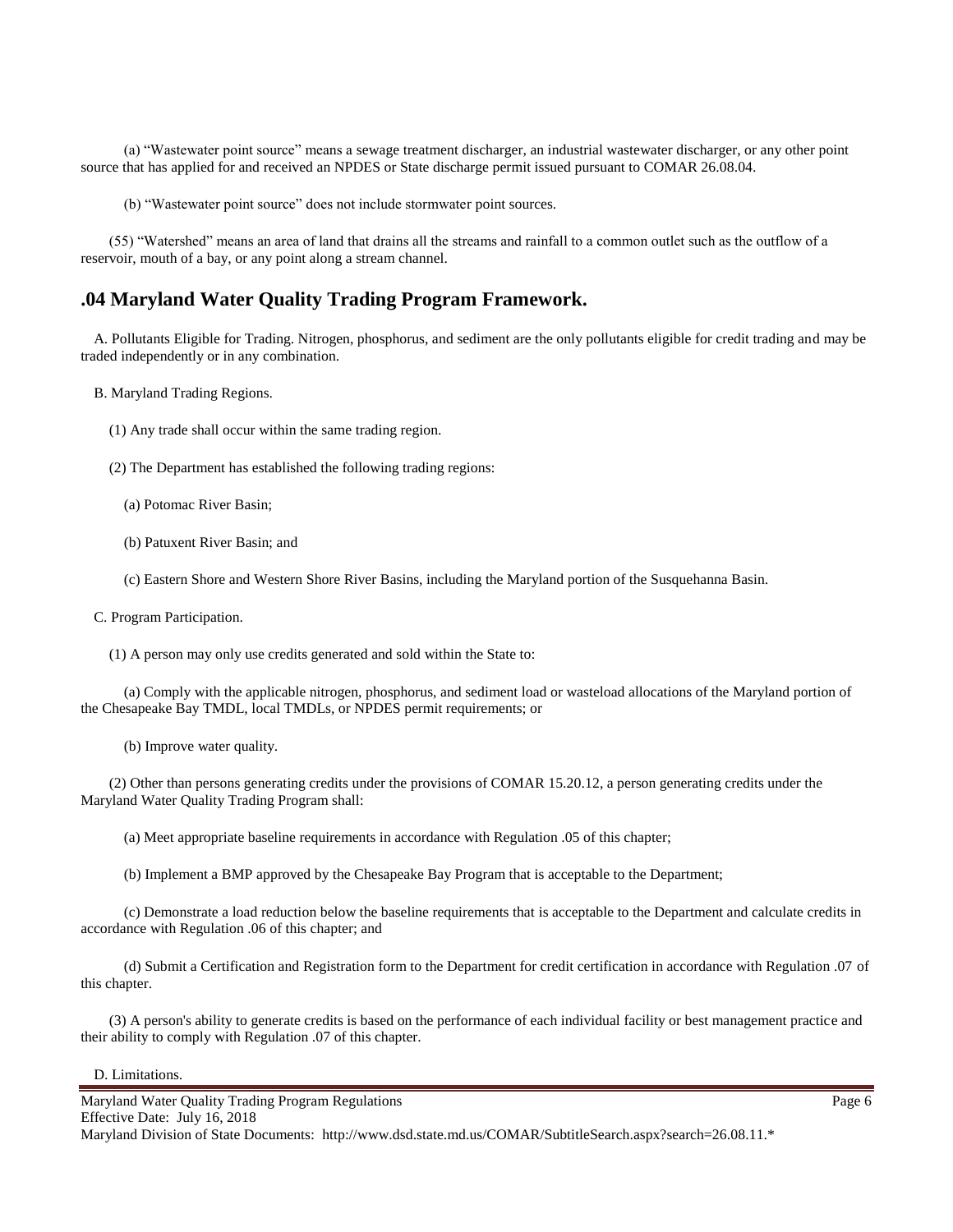(1) This chapter does not apply to wastewater point source to wastewater point source trading.

(2) No credit shall be offered for trade except in compliance with the provisions of this chapter.

(3) Except those BMPs implemented in conformance with Special Conditions III.A.1.f of General Permit No. 12SW, Stormwater Associated with Industrial Activities, any BMP implemented to satisfy regulatory requirements, including those related to new development and redevelopment, prior to the effective date of this chapter, may not be used to generate a credit.

(4) Credits may be traded only after they have been certified, verified, and registered in accordance with this chapter or, for agricultural credits, in accordance with COMAR 15.20.12.

(5) For the purposes of this chapter, public funding may not be used to generate a credit, except:

(a) A wastewater treatment plant upgraded to ENR that accepts BRF grant funding for operation and maintenance to achieve a nitrogen discharge of 3mg/l and a phosphorus discharge of 0.3 mg/l may generate credits for performance below 3mg/l of nitrogen and below 0.3mg/l of phosphorus; or

(b) Unless otherwise prohibited by the terms and conditions of the public funding, the credits generated by any other nonagricultural BMP funded in part by public funding shall be prorated based on the ratio of nonpublic funding used to generate the credit to the total cost incurred to generate the credit.

(6) The Department is not responsible or liable for the performance of a credit-generating project certified pursuant to the requirements of this chapter.

(7) The acquisition of credits for compliance purposes does not eliminate any requirement to comply with local water quality standards, permits, or other legal requirements.

E. Water Quality Trading Program Registry.

(1) The Department, in consultation with the Maryland Department of Agriculture, shall establish and maintain the Registry.

(2) Pursuant to this chapter and COMAR 15.20.12, all certified credits shall be posted on the Registry.

(3) The inclusion of credits on the Registry or the Marketplace is not a representation by the Department or the credit seller that the credits will satisfy the specific regulatory requirements of the credit buyer.

#### **.05 Baseline Requirements.**

A. General Policies.

(1) All baselines shall be consistent with the 2010 Chesapeake Bay TMDL, as may be amended from time to time, or, if more restrictive, a local TMDL.

(2) In the event of an amendment to the Chesapeake Bay TMDL, the:

(a) Baseline established in a permit remains in effect until a new permit or a permit modification is issued by the Department; and

(b) Credits calculated with a baseline established under the previous Chesapeake Bay TMDL and approved by the Department prior to the effective date of the amendment shall remain available for sale until the certification period ends for that credit.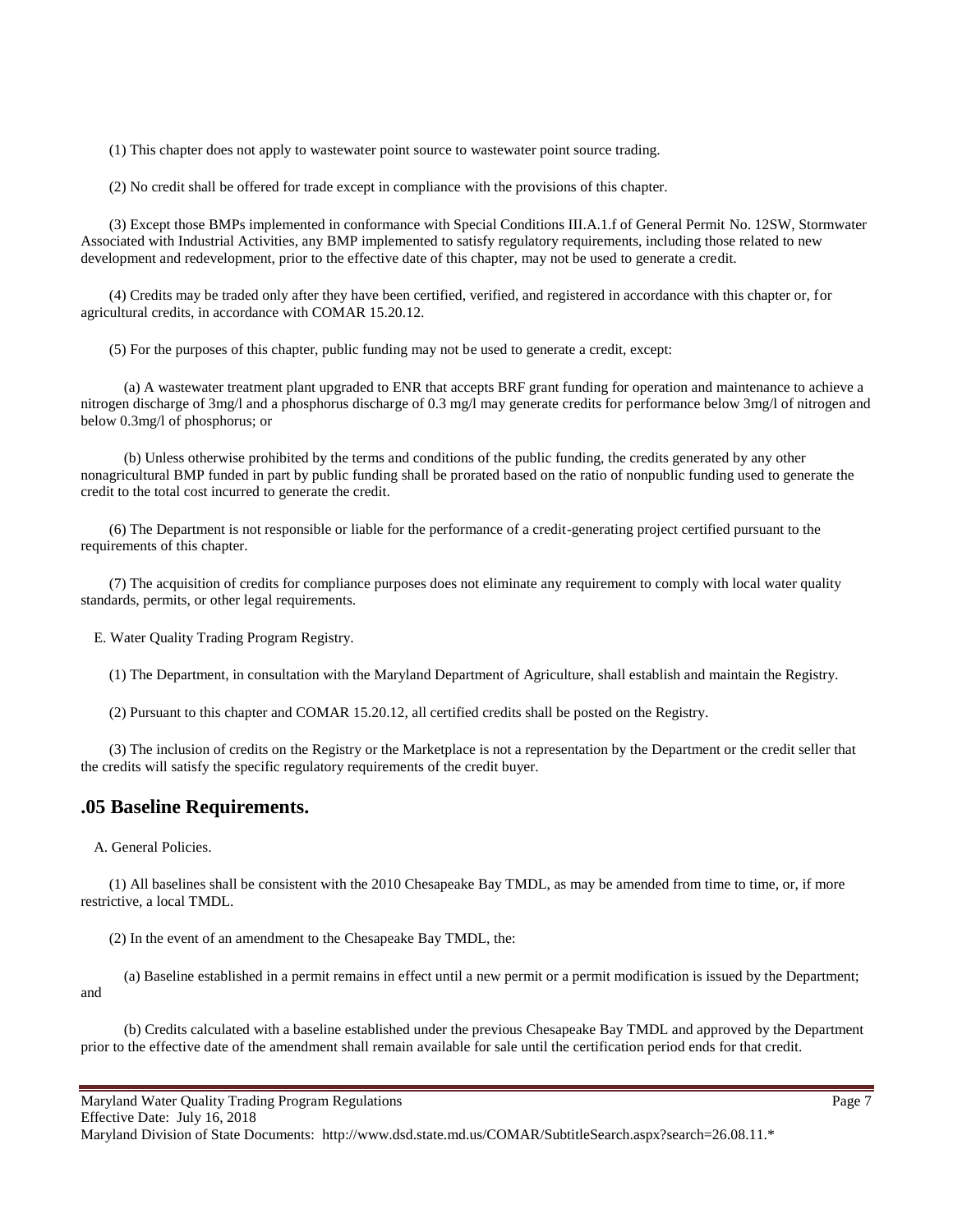B. The baseline for an agricultural nonpoint source shall be determined by the Department of Agriculture in accordance with COMAR 15.20.12.

C. The baseline for a wastewater point source shall be determined by the Department based on an annual loading limit wasteload allocation established in the wastewater point source's NPDES discharge permit.

D. The baseline for a stormwater point source is the restoration requirement of the stormwater point source's current NPDES discharge permit.

E. Except as may be revised pursuant to subsequent versions of the Chesapeake Bay Watershed Model, the baseline for a nonregulated source shall be the pollutant load generated under the conditions that existed prior to installation of the BMP, as calculated using assessment tools consistent with the Chesapeake Bay Program modeling tools and accepted by the Department.

F. Except as may be revised pursuant to subsequent versions of the Chesapeake Bay Watershed Model, the baseline load per equivalent dwelling unit for an on-site sewage disposal system is:

(1) 18.56 pounds of nitrogen per year for a system located in the Critical Area for the Chesapeake and Atlantic Coastal Bays;

(2) 11.60 pounds of nitrogen per year for a system located within 1,000 feet of surface water; and

(3) 6.96 pounds of nitrogen per year for all other systems.

#### **.06 Calculation of Credits.**

A. Wastewater Point Sources. Credits generated by a wastewater point source shall be based on that wastewater point source's performance as follows:

(1) Credits shall be calculated and reported under the terms of the required wastewater discharge permit at the end of each calendar year as the load remaining after subtracting actual annual effluent nutrient load from the performance-based benchmark load; and

(2) The annual effluent nutrient load shall be calculated using the end of the calendar year annual cumulative flow for the facility, multiplied by the actual effluent nitrogen, phosphorus, or sediment concentration converted to units of pounds per year.

B. Stormwater Point Sources and Nonregulated Sources. Stormwater point source and nonregulated source credits shall be calculated using assessment tools consistent with the Chesapeake Bay Program modeling tools and accepted by the Department.

C. Agricultural Nonpoint Sources. Nonpoint source credits generated on agricultural land shall be calculated using the Maryland Nutrient Tracking Tool in accordance with COMAR 15.20.12.

D. On-site Sewage Disposal Systems. Nitrogen credit for an on-site sewage disposal system upgraded with nutrient removal technology is calculated by subtracting the load remaining after upgrade of the system from the system's baseline load established in accordance with Regulation .05 of this chapter.

#### **.07 Procedure for Certification.**

A. Credits are not valid or tradable until placed on the Registry after certification as follows:

(1) Agricultural credits are certified by the Maryland Department of Agriculture in accordance with COMAR 15.20.12;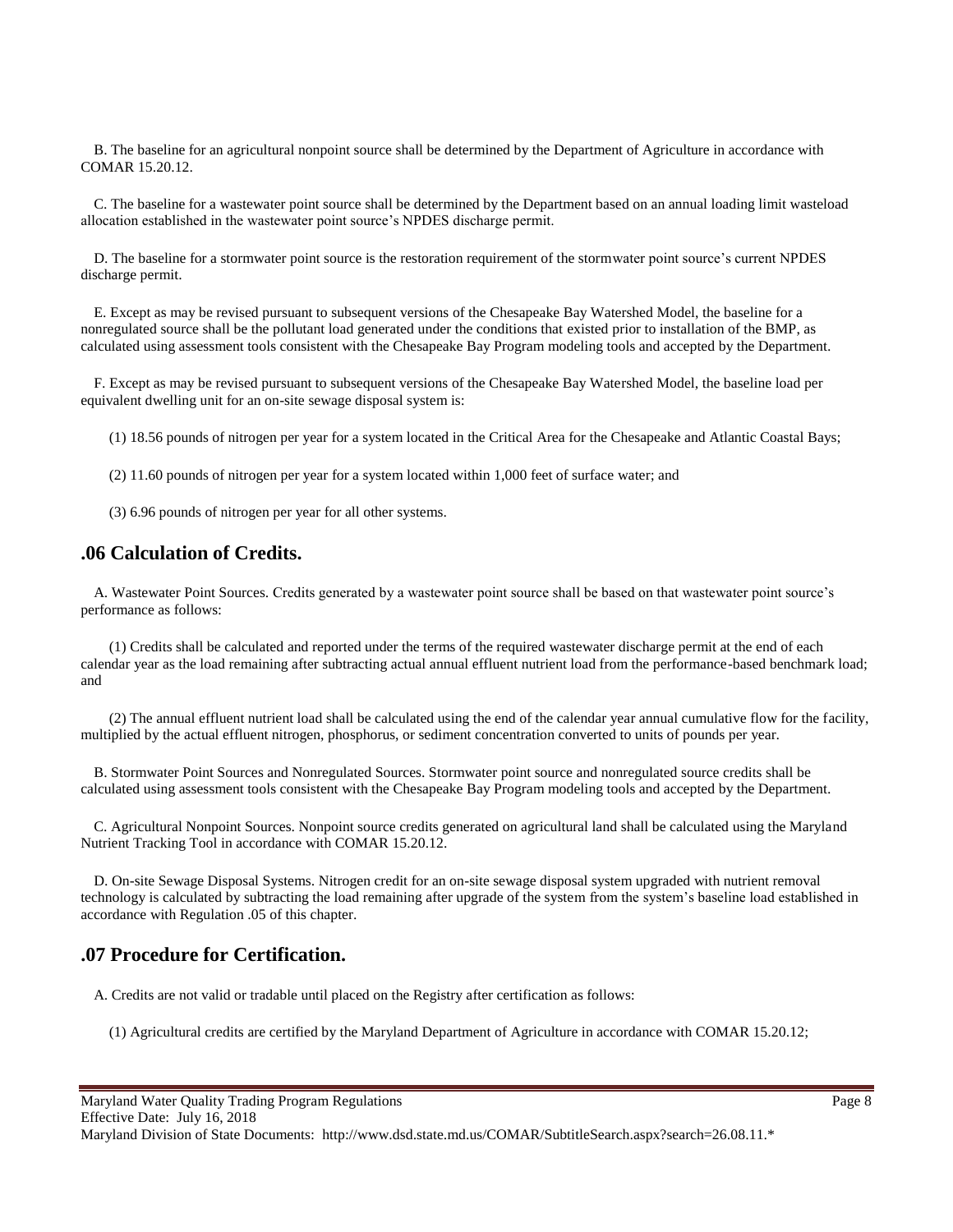(2) Wastewater point source credits are certified by the Department through issuance of an NPDES or State discharge permit, or permit modification; and

(3) All other credits are certified by the Department according to §B of this regulation.

B. A person who applies to the Department for certification of a credit shall complete and sign a Certification and Registration Form provided by the Department, including:

(1) Identification of the location and segmentshed where the BMP is being implemented and a map identifying the location and boundaries of the BMP;

(2) Documentation that the generator either owns the property or has the permission of the landowner to install, access, and maintain the BMP and to apply for certification of credits;

(3) A description of the BMP, including:

(a) A description of any permits required for its installation and evidence establishing that it was installed in accordance with the laws, regulations, and programs of applicable local, state, and federal authorities;

(b) Verification in accordance with Regulation .11 of this chapter; and

(c) A maintenance plan for the BMP that will be put into operation during the lifespan of the credit;

(4) Supporting documentation that explains:

(a) Which tool was selected to determine the requested number of credits;

(b) How the project satisfies the baseline requirements in Regulation .05 of this chapter; and

(c) How the credits were calculated to meet the nitrogen, phosphorus, and sediment reduction amounts claimed in the application; and

(5) Any other information the Department deems necessary to review the Certification and Registration Form, and certify the credits.

C. As a condition of the Department's certification of a credit, the applicant and landowner shall agree in writing to provide the Department, verifier, and their agents with access to the BMP at all reasonable times during the lifespan of the credit.

D. Upon review and approval of the information submitted in the Certification and Registration Form, the Department shall assign each credit or block of credits a unique registration number and place the certified credits on the Registry.

E. If the Department denies the Certification and Registration Form, the Department shall provide the basis for the denial to the applicant.

F. The credit owner shall update the credit registration, in writing within 30 days, to the Department and the credit buyer, if applicable, if there is a change in:

(1) The BMP used to generate the credit that could reasonably be expected to affect its certification; or

(2) The ownership of the property where the BMP is located.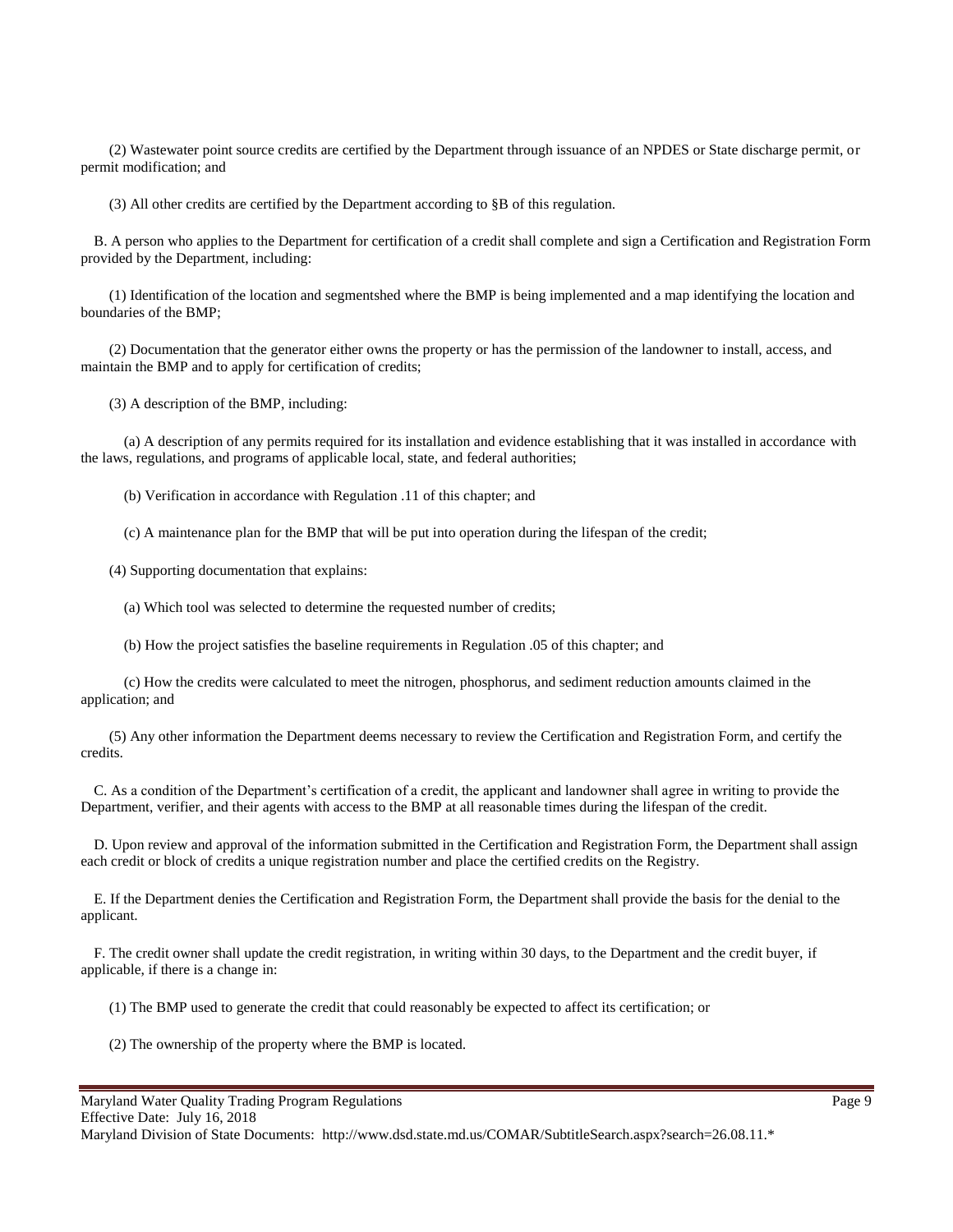G. The BMP generates credits once it is certified.

H. Credit generators may create listings linked to their Marketplace accounts to display certified credits they have for sale and initiate trades with potential credit buyers.

I. Credit buyers may post credit needs or solicit offers using the Marketplace.

#### **.08 Trading Requirements.**

A. Credit trades may occur with or without the participation of an aggregator or broker.

B. In the event of a default in a trade contract, expiration of a credit, or suspension or revocation of a credit, the buyer using the credit remains responsible for complying with any NPDES and State discharge permit or other regulatory requirement that the credit was intended to satisfy.

C. Ratios Applicable to All Trades.

(1) Uncertainty Ratio.

(a) An uncertainty ratio of 1:1 shall be applied to trades involving credits generated by nonpoint sources and acquired by stormwater point sources or other nonregulated sources.

(b) An uncertainty ratio of 1:1 shall be applied to trades involving implementation of BMPs for land conservation that includes protection through an irrevocable conservation easement or other instrument attached to the property deed and recorded with the local circuit court.

(c) An uncertainty ratio of 2:1 shall be applied to trades involving credits generated by nonpoint sources and acquired by wastewater point sources, unless the generator, seller, or buyer of the credit is able to demonstrate to the Department that a lower ratio is justified and protective of water quality standards.

(2) Edge of Tide Ratio.

(a) An EoT numeric adjustment factor shall be applied to all applicable credits to normalize loads based on delivery to the mainstem of the Chesapeake Bay. The appropriate factor shall be calculated using assessment tools consistent with the Chesapeake Bay Program modeling tools and accepted by the Department.

(b) EoT adjustment factors for credits from wastewater point sources shall be determined by the Department based on the latest Chesapeake Bay Model used by the Department in issuing permits with trades.

(3) Reserve Ratio. A reserve ratio shall be applied to each credit when it is certified to create a reserve pool of credits that may be used by the Department to:

(a) Cover the loss of certified credits from a BMP damaged by events arising from sudden and reasonably unforeseeable events beyond the control of the person responsible for the maintenance of the BMP, including acts of God;

(b) Replace purchased credits that become unavailable due to the failure or underperformance of a BMP;

(c) Address a lack of readily available credits; or

(d) Improve the overall water quality during a year when the credits in the reserve pool are not used to support other purposes detailed in this chapter.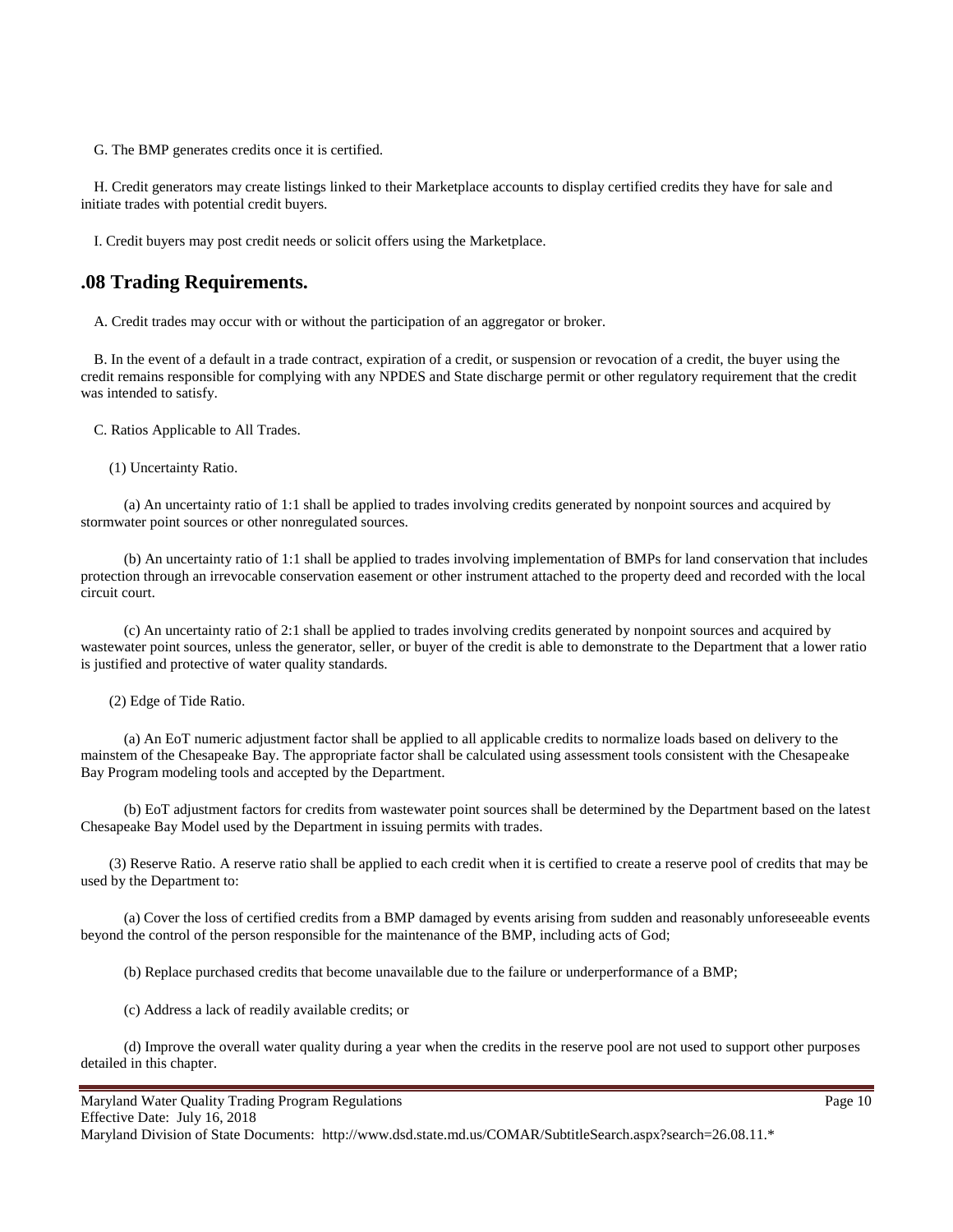D. Lifespan of Certified Credits.

(1) A BMP may only generate credits when it is installed and placed into operation and all operational and maintenance guidelines are followed.

(2) Credits may be certified for more than 1 year but shall be applied annually.

(3) The Department shall include the number of years a credit is generated as part of the credit certification.

E. Local Water Quality.

(1) The use of a credit may not cause nor contribute to local water quality impairments or prevent the attainment of local water quality standards.

(2) Credits used within any impaired waters must be generated within such impaired waters or upstream of the credit user's discharge.

F. Prohibitions. At its discretion, the Department may prohibit the following persons from generating credits:

(1) A permittee in noncompliance with permit terms;

(2) A nonregulated source or owner of an on-site sewage disposal system that is not in compliance with COMAR 26.04.03, 26.17.01, 26.17.02, 26.17.04, 26.23, or 26.24, if applicable;

(3) An agricultural operation that is not in compliance with COMAR 15.20.12; or

(4) A person who has previously violated any provision of the Environment Article or any regulation adopted under the Environment Article.

#### **.09 Usage of Credits by Point Sources.**

A. In order to use traded credits to fulfill permit requirements, a credit buyer shall select credits that meet the limitations in this chapter, including limitations relating to credit lifespan, trading, trading regions, and local water quality standards and requirements.

B. The use of a credit shall be consistent with the credit's certification.

C. The Department shall prorate the amount of certified credits generated from any BMP for use in the year the credits are certified, while the total amount of certified credits generated from any BMP are not valid for use until the following year starting January 1.

D. Credits may not be used for the purpose of complying with technology-based effluent limitations.

E. The use of certified credits by a point source shall be subject to the terms and conditions of the permit to which the certified credits apply.

F. Permits may contain conditions on the use of certified credits, including:

(1) The extent to which the requirement of the permit may be satisfied with certified credits; and

(2) When, and from what source, certified credits may be acquired by the permittee.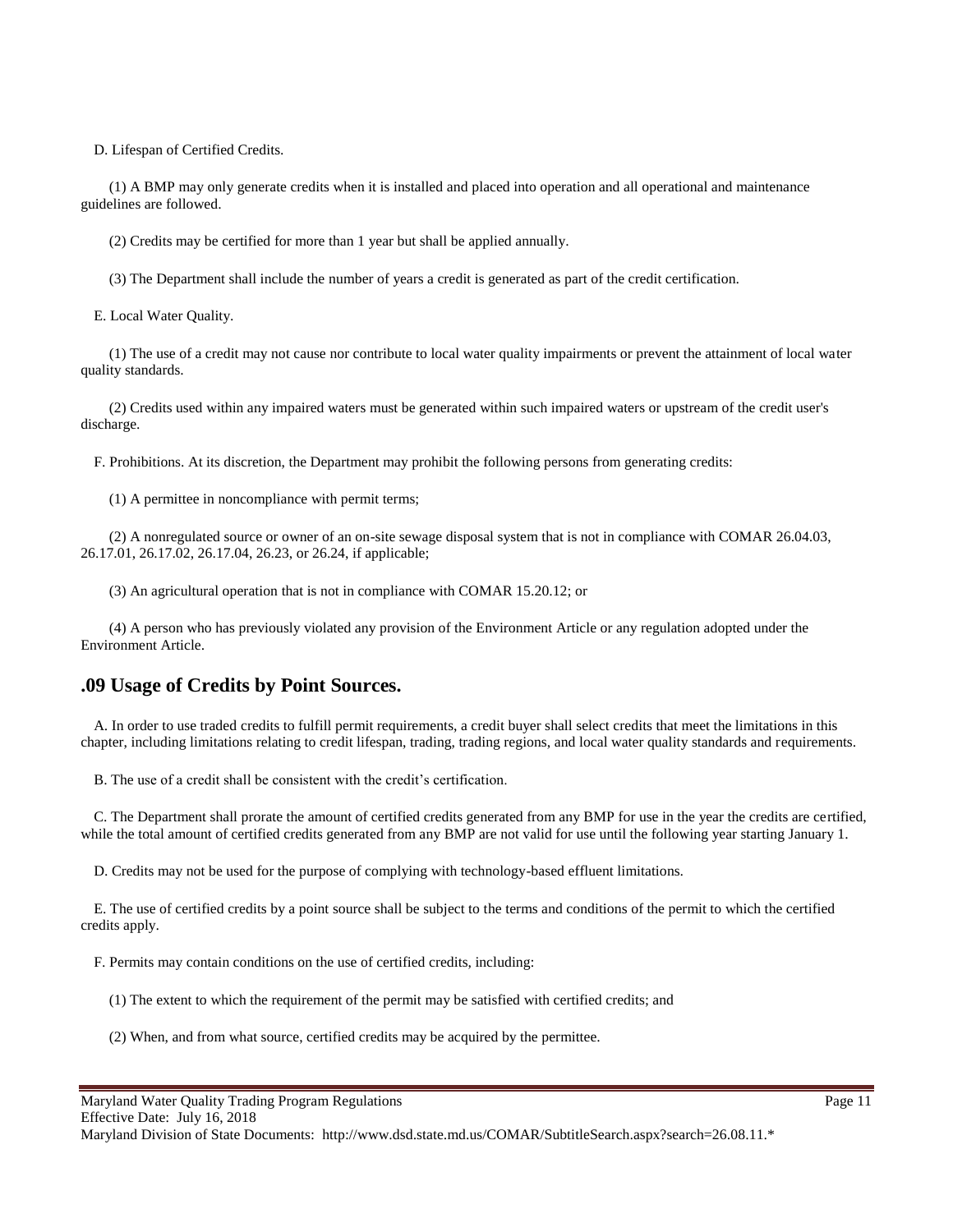## **.10 Registration of Trades.**

A. A credit buyer shall notify the Department about each trade by filing a form provided by the Department within 15 days after the trade.

B. Within 15 days after receipt of the notification form required by §A of this regulation, the Department shall update the Registry, including the registration number for the credit, its location, duration, and the intended use of the credit.

C. The Department shall update the Registry within 30 days after receiving notice from the credit buyer of a change in the intended use of the credit.

# **.11 Verification and Reporting Requirements.**

A. In its certification of a credit, the Department shall state the frequency at which the credits shall be verified, which shall be in accordance with local, State, and federal law and permit requirements, but shall be no less frequently than every three years.

B. Verification Requirements.

(1) Verification of credits generated by a wastewater point source shall include a report submitted to the Department annually for approval which includes certified discharge monitoring reports, appropriate annual reports, inspections, and any other reporting terms specified within the wastewater point source permit or required by the Department.

(2) Verification of credits generated by any other source shall be performed by a:

- (a) State or county inspector;
- (b) Professional engineer registered in Maryland; or
- (c) Department-approved verifier.

(3) Before performing any verification under §B(2) of this regulation, the inspector, engineer, or verifier shall demonstrate to the Department that the inspector, engineer, or verifier:

(a) Has the appropriate education, expertise, and training to perform the verification;

- (b) Does not hold an interest in the operation or entity generating the credit; and
- (c) Was not involved in the original application or qualification of the credits.

C. Each report prepared by an inspector, engineer, or verifier in accordance with §B(2) of this regulation shall include:

(1) Documentation that the BMP implemented continues to meet baseline compliance and that the credit generating BMP continues to be operated and maintained in accordance with the terms of the trading contract and the requirements of this chapter; and

(2) Confirmation that no deficiencies exist and no corrective measures are needed or a detailed description of deficiencies and required corrective actions.

D. Based on the information obtained in the verification reports, the Department shall update the Registry as necessary.